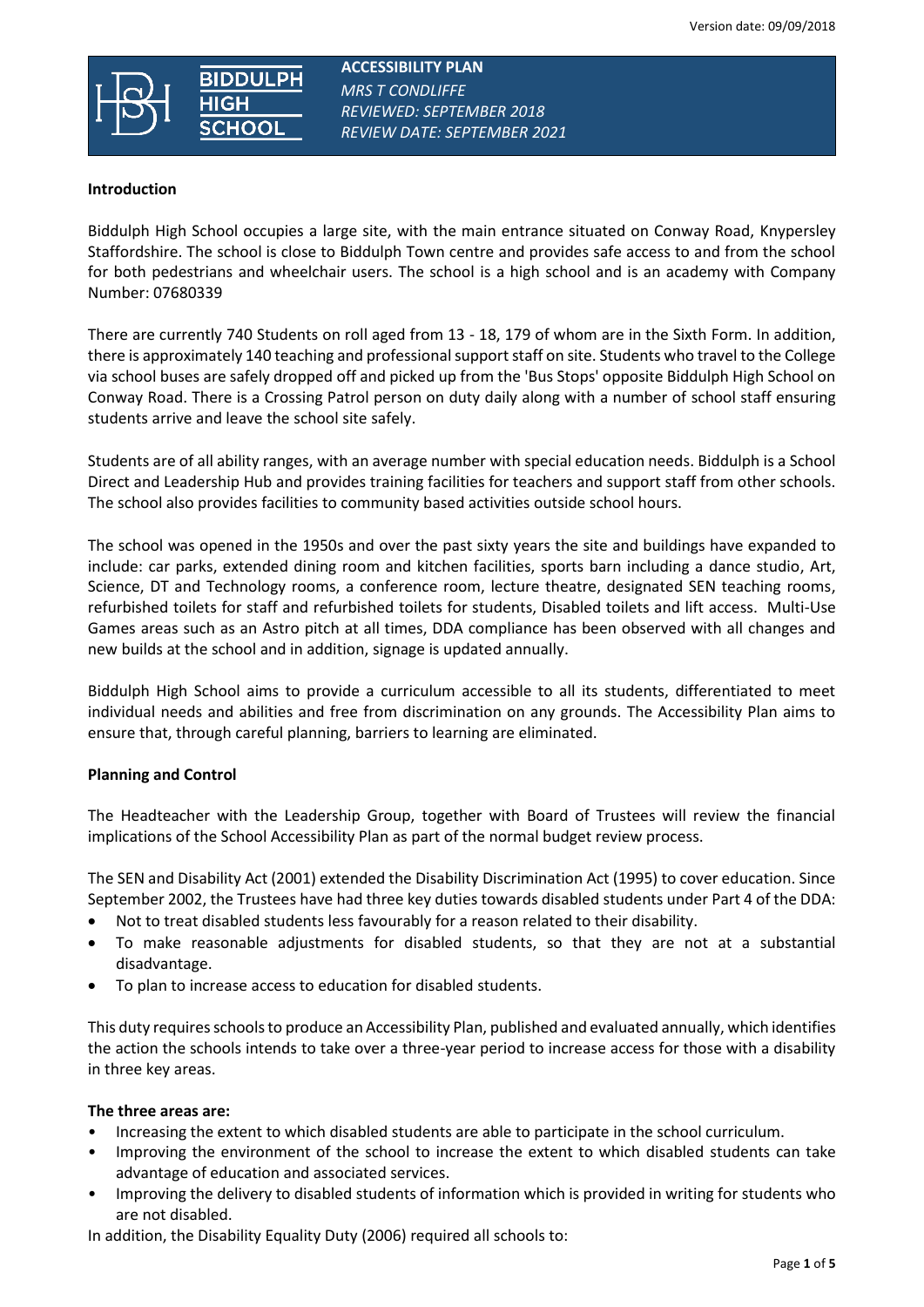- Eliminate discrimination that is unlawful under the DDA.
- Eliminate harassment of those with a disability.
- Promote positive attitudes towards disabled persons.
- Encourage participation by disabled individuals.
- Take steps to take account of disabilities even if this involves treating disabled persons more favourably.
- In furtherance of this duty school has
- Involved those with a disability in producing a Disability Equality Scheme (DES) and Action Plan.
- Published the DES/Action Plan.
- Demonstrated school has taken action identified to achieve outcomes.
- Arranged to report on progress, review and revise the DES/AP annually (September each year).

## **1A: The purpose and direction of the school's plan: vision and values**

- The school access plan will focus on removing barriers to access and positively promote the involvement and successful participation of students with disabilities.
- Biddulph High School has high ambitions for all its students and expects them to participate in, contribute to and achieve in all aspects of school's life.
- Biddulph High School is committed to equal opportunities as determined by the National Inclusion Statement and supports those aims to set suitable learning opportunities
- Respond to students' diverse needs
- Overcome potential barriers to learning and assessment for individuals and groups of students.

## **1B: Information from student data and school audit**

- The nature of the school's identification and commitment to disability is clear
- The school is impacting well on these issues
- Staff are constantly up-dated on the provision for and best methods for improving access for a wide range of disability
- We provide very well adjusted timetables that can provide personalised learning for students. We do everything we can to ensure they have access to the full curriculum; the relevant curriculum and school visits
- Staff and students are well served by being well informed on the nature and individual detail of disability. This is up-dated throughout the year

## **1C: Views of those consulted during the development of the plan**

- Views are taken from all stakeholders at SEN planning meetings, review meetings and EHCP reviews. There is a positive opinion regarding the provision for and access by students with disabilities. These meetings give us a chance to reflect on what we do and make adjustments when needed. We are very good at being able to provide personalised learning provisions.
- We constantly monitor and intervene on behalf of all students identified as having SEND. Also, we conduct 'structured' conversations' with all these students, their teachers and their parents in a formal way 3 times a year.
- At regular intervals we sit with our Pastoral team / learning support, learning mentors and LG to make proofing and provision for SEND students. There are designated 'key workers' assigned to students. They both provide help; support and a communication channel for the student.

## **2A: Increasing the extent to which disabled students can participate in the school curriculum.**

- Regular meetings with staff inform their role / work with disabled students.
- CPL activities are arranged for all staff, e.g. Asperger's, Hearing Impaired and Behaviour for learning training are provided annually or as required.
- By engaging the help of support of external advisers we will enhance knowledge and techniques of staff.
- Staff and trustees will be made aware of their responsibilities and requirements under the new legislation.
- Advice will be given on classroom layout for students with disability, e.g. Hearing Impaired to be sat near the front and don't speak with your back turned towards them when writing on the board.
- The majority of advice and help is placed on our shared area. Specific advice and help with individual students is distributed to staff regularly and through SEND staff.
- Lessons are for all to achieve in. Differentiation is a key focus of teaching and learning and work scrutiny. Many TAs are employed within school to facilitate access.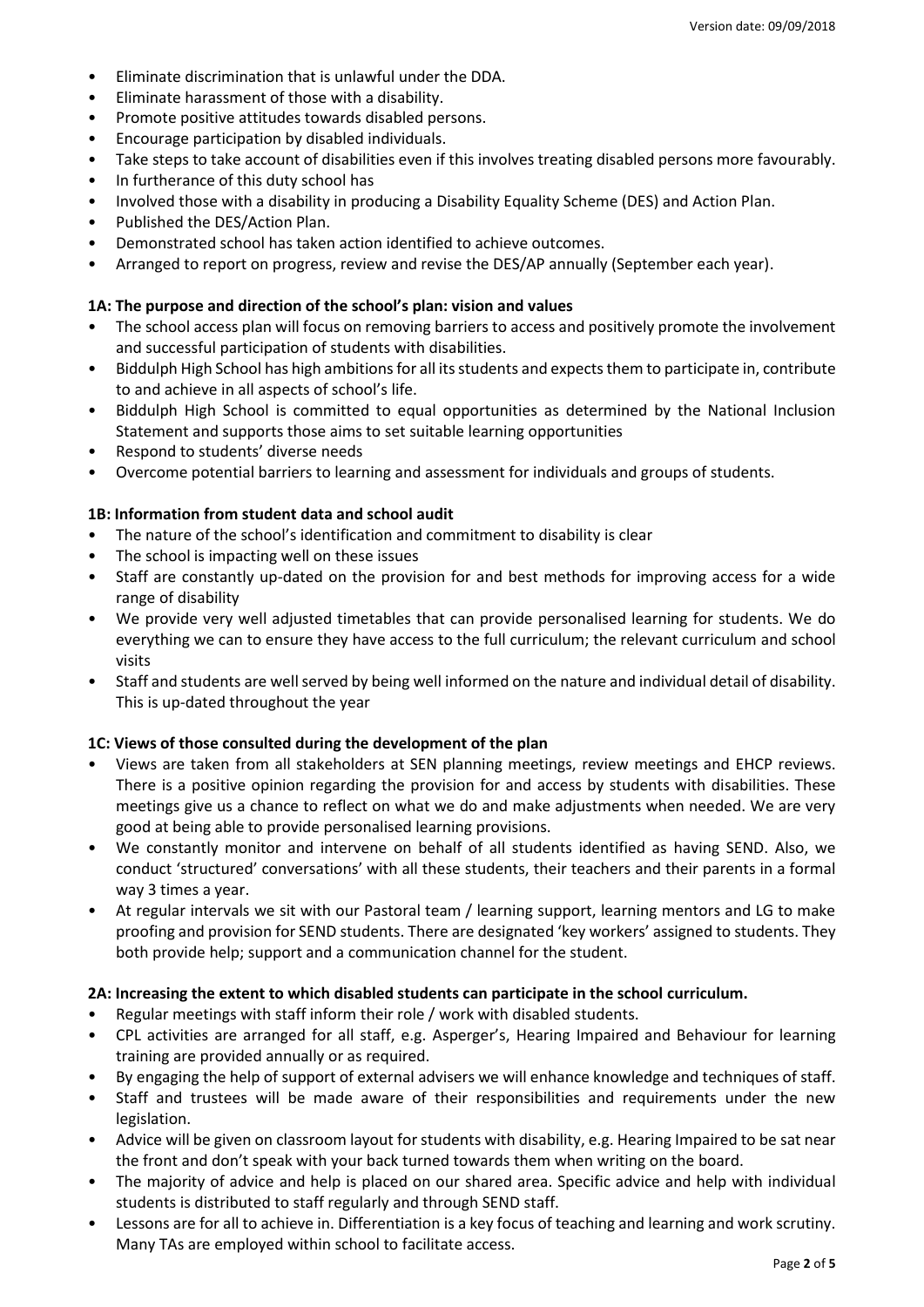- Access is enhanced and provided by effective deployment of TAs and Heads of Year
- Access is enhanced by deploying multi-sensory techniques, e.g. employing techniques including work done individually, in pairs, groups and whole class.

#### **2B: Improving the physical environment of the school.**

- We have continued to make improvements installing lifts and ramps, lowering curbs and ensuring that designated parking is clearly marked.
- We cater for disabilities in our transport arrangements including sports / PE coaches / school minibus bookings.
- We have improved all lighting including emergency and evacuation procedures and DDA support during evacuations is part of the current improvements going on in school scheduled to finish in February 2019.
- We support students with mobility difficulties by special arrangements e.g. being allowed to leave lessons 5 minutes early.
- All rooms have clear Health and Safety signage i.e., First Aiders, Fire Evacuation notices and emergency procedures
- We suggest and are able to provide alternative activities for disabled students who cannot engage in particular activities.
- We provide ICT facilities for disabled students which reflect and support our current population and are regularly reviewed and upgraded in the light of changed circumstances or new intake.
- School visits take into account students with disabilities. Visits are planned for in advance, an assessment is undertaken and an action plan produced. We aim to ensure that all students will have the opportunity to participate in school visits irrespective of attainment or impairment.
- We ensure staff have the necessary training to teach and support students with disabilities, and regularly assess training requirements for new staff or with regards to new need.
- We plan lessons responsive to student diversity. Projects and lessons that educate the whole community of disability, e.g. PSHE
- We provide specific classrooms for students with Learning Needs.
- We review our emergency evacuation policy to ensure that physically disabled or immobile individuals are fully considered.
- We will ensure that any new build / major upgrade will incorporate full access arrangements for disabled people, including suitable furniture (adjustable) and fittings (e.g. non slip flooring).

## **2C: Improving the delivery to disabled stakeholders of information that is provided in writing for those who are not disabled:**

- We are able to provide information in large print, and audiotape for students and prospective students and parents who may have difficulty with standard forms of printed information. If requested we will also provide material in user friendly language, symbols or in Braille.
- We ensure that the benefits of ICT can be used, if necessary, to provide and access information available in different forms, and special requirements will be met wherever practicable.

The accessibility plan commits Biddulph High School in endeavouring to:

- Increase access to the curriculum for students with disabilities.
- Improve access for students and parents with disabilities to written information.
- Improve the environment to improve access for students and parents with sensory impairments.
- Improve the physical environment of the school to increase accessibility.
- Improve our knowledge of what works: the learning we have gained; the physical alterations/improvements already made so as to continue to improve accessibility as far as is practical and financially viable.

#### **DES/AP action plan**

Aims:

- a) To increase the involvement of those with disabilities in deciding action that impacts upon them.
- b) To increase access for those with a disability to the physical environment of the school, the curriculum and ensure equality in regards to access to information
- c) To evaluate and report to parents on the success of the action plan in meeting its targets.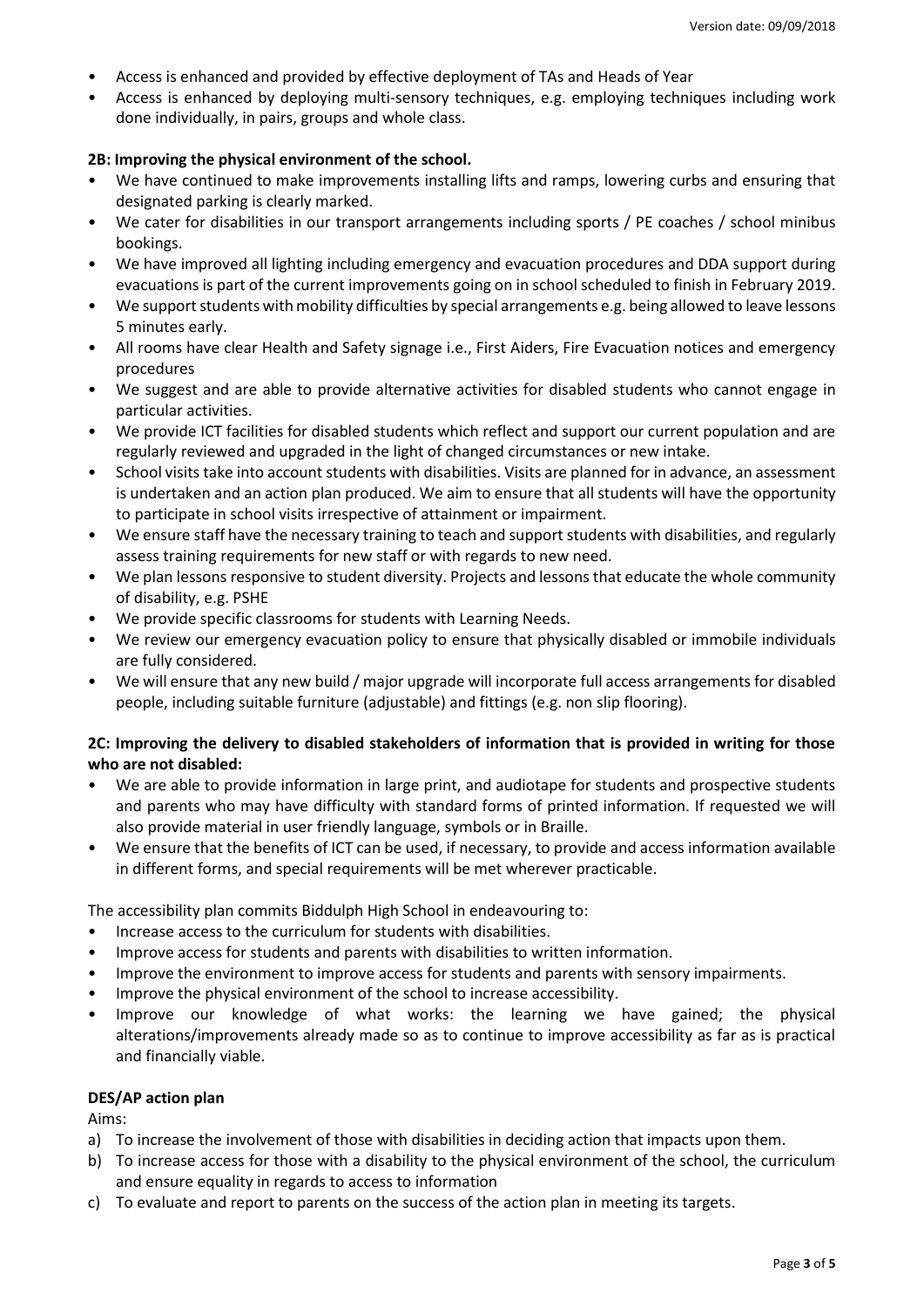## **Improving the Physical Access**

| <b>Action</b>                   | <b>Success Criteria</b>           | Lead   | <b>Timescale</b> | <b>Review</b> |
|---------------------------------|-----------------------------------|--------|------------------|---------------|
|                                 |                                   | Person |                  |               |
| To improve the main entrance by | Current lift has a weight         | ТC     | September        | September     |
| fitting a ramp and removing the | restriction and is unsuitable for |        | 2020             | 2021          |
| lift as money allows            | use; investigate the opportunity  |        |                  |               |
|                                 | to insert a ramp.                 |        |                  |               |

# **Improving the Delivery of Written Information**

| <b>Action</b>                       | <b>Success Criteria</b>           | Lead          | <b>Timescale</b> | <b>Review</b> |
|-------------------------------------|-----------------------------------|---------------|------------------|---------------|
|                                     |                                   | <b>Person</b> |                  |               |
| Availability of written material in | Ensure that all written           |               | September        | September     |
| alternative formats                 | information can be converted      |               | 2018             | 2019          |
|                                     | into alternative formats and to   |               |                  |               |
|                                     | ensure alternative formats are    |               |                  |               |
|                                     | available as required             |               |                  |               |
| To raise awareness of adults        | Continue to arrange training      |               | September        | December      |
| working at and for the school       | courses with hearing and visually |               | 2018             | 2018          |
| on the importance of good           | impaired                          |               |                  |               |
| communication systems               |                                   |               |                  |               |

## **Improving Curriculum Access**

| <b>Action</b>                                                                                                | <b>Success Criteria</b>                                                                          | Lead<br>Person | <b>Timescale</b>  | <b>Review</b>     |
|--------------------------------------------------------------------------------------------------------------|--------------------------------------------------------------------------------------------------|----------------|-------------------|-------------------|
| To provide additional training<br>for teachers on differentiating<br>the curriculum for disabled<br>students | Audit staff training requirements<br>and develop a training<br>programme accordingly             |                | September<br>2018 | September<br>2019 |
| All out of school activities<br>planned to ensure the<br>participation of the whole range<br>of students     | All out-of-school activities<br>completed in an inclusive manner<br>with access for all students |                | September<br>2018 | September<br>2019 |
| Classrooms organised to<br>promote participation and<br>independence of all students                         | Consideration given to the layout<br>of furniture and equipment to<br>support learning           |                | September<br>2018 | September<br>2019 |
| Access to internal and external<br>examinations for all students                                             | Continue to assess students for<br>examination dispensation and<br>arrangements made accordingly |                | September<br>2018 | September<br>2019 |
| Training for awareness on<br>disability issues                                                               | To provide training for staff,<br>students and parents as<br>necessary                           |                | September<br>2018 | September<br>2019 |

## **Monitoring and Evaluation**

This policy will be monitored by every 3 years but reviewed annually.